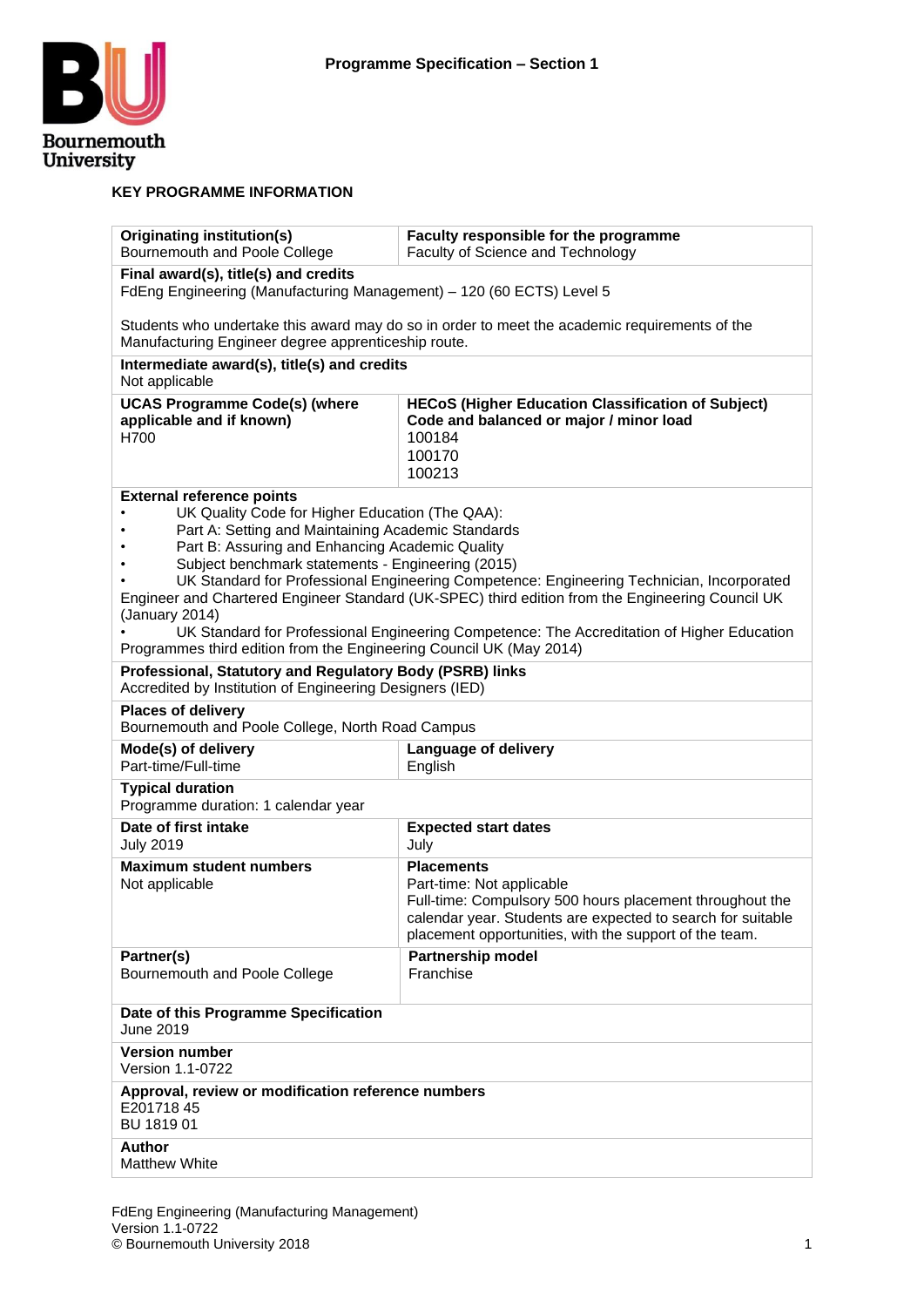#### **PROGRAMME STRUCTURE**

**Programme Award and Title:** FdEng Engineering (Manufacturing Management) **Admission Requirements:** 120 credits at Level 4, with a minimum classification of Merit, from a relevant qualification **Internal Progression:** from HNC Engineering programmes

#### **Level 5**

Students are required to complete all 6 core units

| <b>Unit Name</b>                                                                                                                                                 | Core/<br><b>Option</b> | No of<br>credits | Weightings  | <b>Assessment Element</b> |                 | <b>Expected</b><br>contact<br>hours per | Unit<br>version<br>no. | <b>HECoS Subject</b><br>Code |
|------------------------------------------------------------------------------------------------------------------------------------------------------------------|------------------------|------------------|-------------|---------------------------|-----------------|-----------------------------------------|------------------------|------------------------------|
|                                                                                                                                                                  |                        |                  | <b>Exam</b> | <b>Cwk</b>                | <b>Cwk</b><br>2 | unit                                    |                        |                              |
| Industrial Robotics                                                                                                                                              | Core                   | 20               |             | 60%                       | 40%             | 110                                     | 3.0                    | 100170                       |
| Major Project                                                                                                                                                    | Core                   | 40               |             | 100%                      |                 | 110                                     | 3.0                    | 100184                       |
| <b>Quality Management</b>                                                                                                                                        | Core                   | 20               |             | 50%                       | 50%             | 110                                     | 3.0                    | 100213                       |
| The Engineering<br>Professional                                                                                                                                  | Core                   | 20               |             | 50%                       | 50%             | 110                                     | 3.0                    | 100184                       |
| Work Based Unit                                                                                                                                                  | Core                   | 20               |             | 100%                      |                 | 110                                     | 3.0                    | 100184                       |
|                                                                                                                                                                  |                        |                  |             |                           |                 |                                         |                        |                              |
|                                                                                                                                                                  |                        |                  |             |                           |                 |                                         |                        |                              |
| Progression requirements: Not applicable<br>Exit qualification: FdEng Engineering (Manufacturing Management) (requires 120 credits at Level 4 and 120 credits at |                        |                  |             |                           |                 |                                         |                        |                              |

Level 5)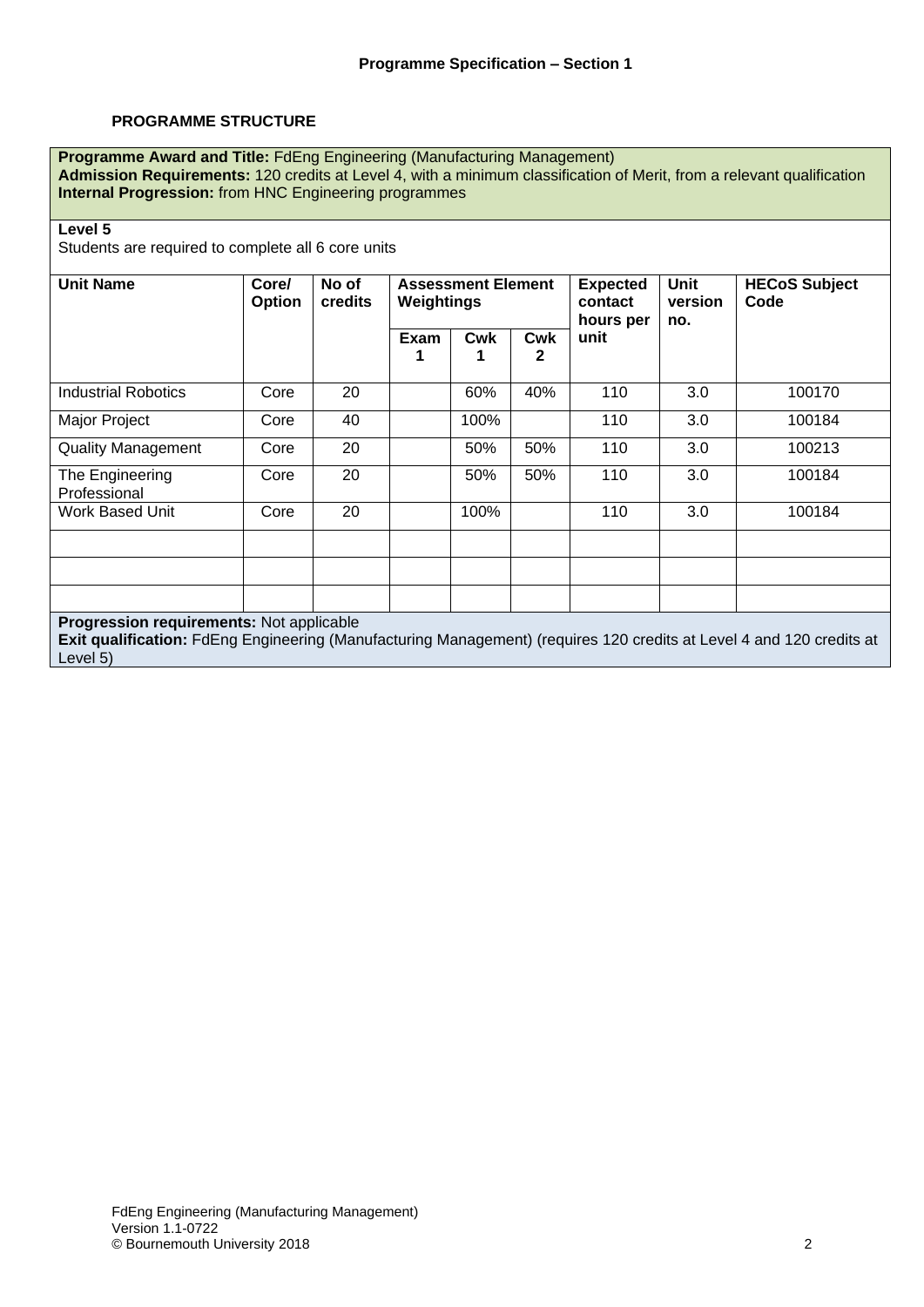## **AIMS OF THE DOCUMENT**

The aims of this document are to:

- define the structure of the programme;
- specify the programme award titles;
- identify programme and level learning outcomes:
- articulate the regulations governing the awards defined within the document.

## **AIMS OF THE PROGRAMME**

This programme aims to develop critically informed, agile and resourceful graduates, who:

- have a range of knowledge and skills to enable successful operation within production & manufacturing engineering
- have the transferable skills necessary to operate effectively within production & manufacturing engineering
- have the analytical and research skills necessary for production & manufacturing engineering
- have the ability to reflect upon the shortfalls
- are competent users of computer aided engineering and the management of modern technologies
- have the ability to plan and manage the production / manufacturing process to make best use of the equipment available
- have the ability to make informed decisions based on research about the purchase of new plant and machinery

The overall aim of the programme is to produce highly employable graduates who combine an in-depth knowledge and skills in mechanical engineering design with a wide ranging understanding of more general professional requirements. They will be critical thinkers and independent learners, able to solve complex design/engineering-related problems individually and in teams, and to critically evaluate these solutions

These aims have been aligned with the Engineering Design Specific Learning Outcomes for Engineering Council (UK) Accredited Degree Programmes.Graduates from accredited degree programmes must achieve a number of learning outcomes incorporating the key skills of knowledge and understanding, intellectual abilities, practical skills and general transferable skills. The learning outcomes are expressed in terms of science and mathematics; engineering analysis; design; economic, legal, social, ethical and environmental context; engineering practice; and additional general skills.

A key feature of this programme is its industrial relevance and close ties with the requirements of local industry. As the majority of the students are employed within engineering, projects can be 'live' and assignments related to and based on real experiences within industry. Seminars and group work give the students the opportunity to elaborate on their experiences within industry to their peers and therefore expand knowledge beyond a purely academic sense.

## **ALIGNMENT WITH THE UNIVERSITY'S STRATEGIC PLAN**

The FdEng Engineering (Manufacturing Management) is informed by and aligned with Bournemouth University's 2012-18 strategic plan and the fusion agenda. The programme will substantially enhance, through external employer/industry engagement, the core area engineering education, thus creating fusion in action. It will continue to significantly enhance engagement with this industry sector (Creating/Inspiring/Sharing), with the opportunity to further expand student numbers. Well-formed industrial relationships have developed real 'live' projects that benefit local industry, the students and academia. Further opportunities such as industrial visits and work based briefs also result in enhancing the student experience for the whole of the department.

## **LEARNING HOURS AND ASSESSMENT**

FdEng Engineering (Manufacturing Management) Version 1.1-0722 © Bournemouth University 2018 3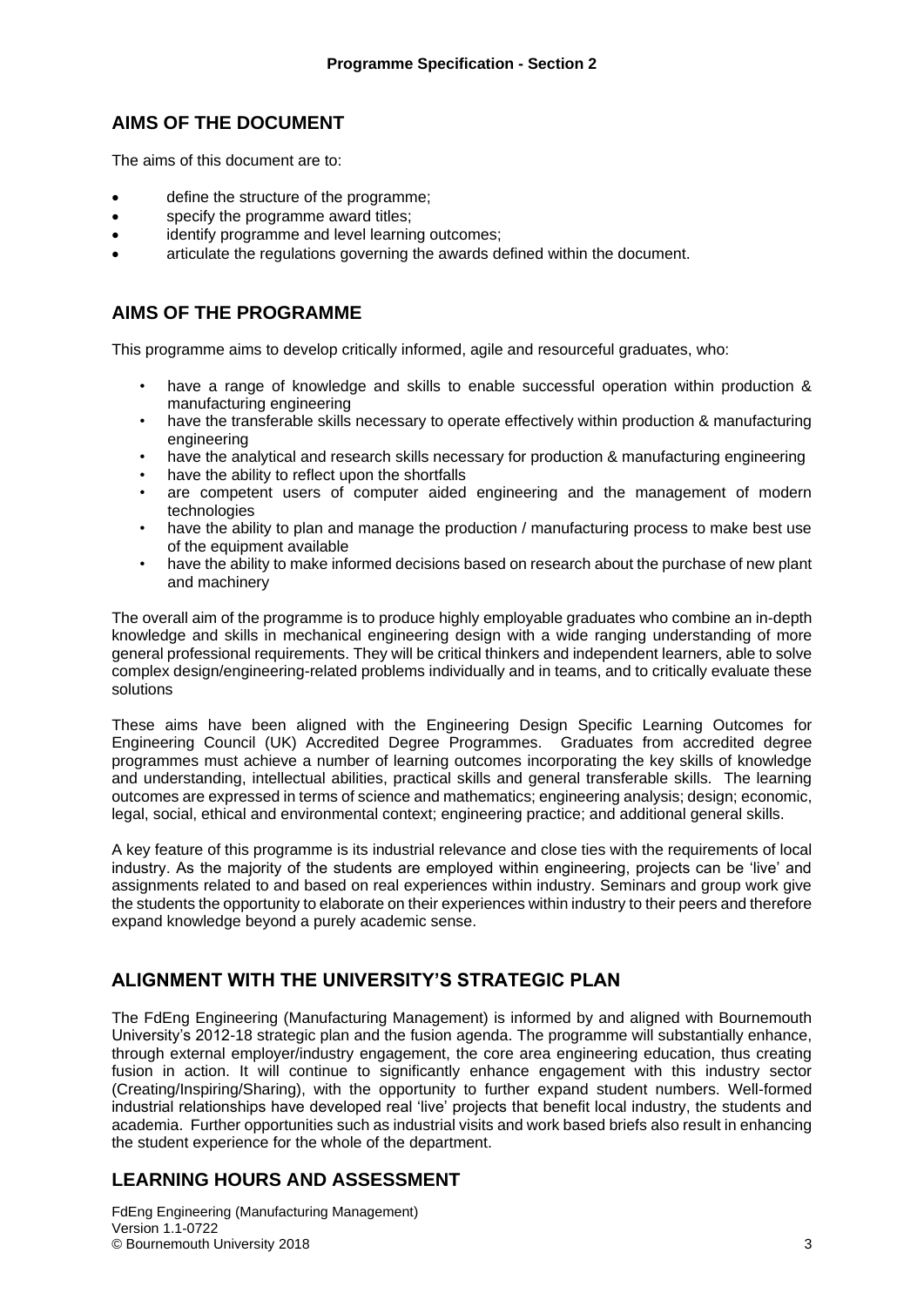Bournemouth University taught programmes are composed of units of study, which are assigned a credit value indicating the amount of learning undertaken. The minimum credit value of a unit is normally 20 credits, above which credit values normally increase at 20-point intervals. 20 credits is the equivalent of 200 study hours required of the student, including lectures, seminars, assessment and independent study. 20 University credits are equivalent to 10 European Credit Transfer System (ECTS) credits.

The assessment workload for a unit should consider the total time devoted to study, including the assessment workload (i.e. formative and summative assessment) and the taught elements and independent study workload (i.e. lectures, seminars, preparatory work, practical activities, reading, critical reflection).

Assessment per 20 credit unit should normally consist of 3,000 words or equivalent. Dissertations and Level 6 and 7 Final Projects are distinct from other assessment types. The word count for these assignments is 5,000 words per 20 credits, recognising that undertaking an in-depth piece of original research as the capstone to a degree is pedagogically sound.

## **STAFF DELIVERING THE PROGRAMME**

Students will usually be taught by a combination of senior academic staff with others who have relevant expertise including – where appropriate according to the content of the unit – academic staff, qualified professional practitioners, demonstrators/technicians and research students.

### **INTENDED LEARNING OUTCOMES – AND HOW THE PROGRAMME ENABLES STUDENTS TO ACHIEVE AND DEMONSTRATE THE INTENDED LEARNING OUTCOMES**

## **LEVEL 5/FdEng INTENDED LEVEL OUTCOMES**

|    | A: Knowledge and understanding<br>This programme provides opportunities for students to<br>develop and demonstrate knowledge and understanding of: | The following learning and teaching and<br>assessment strategies and methods<br>enable students to achieve and to<br>demonstrate the level learning<br>outcomes: |
|----|----------------------------------------------------------------------------------------------------------------------------------------------------|------------------------------------------------------------------------------------------------------------------------------------------------------------------|
| A1 | Routine and non-routine manufacturing and<br>manufacturing management problems and appropriate<br>mathematical skills                              | Learning and teaching strategies and<br>methods (referring to numbered<br>Intended Learning Outcomes):                                                           |
| A2 | Wide range of scientific theories appropriate to<br>manufacturing                                                                                  | lectures (A1-A6);<br>seminars (A1-A6);                                                                                                                           |
| А3 | ITC relevant to advanced manufacturing and<br>manufacturing management                                                                             | directed reading (A2-A6);<br>$\bullet$                                                                                                                           |
|    | A4 Professional and ethical responsibilities                                                                                                       | use of the VLE (A1-A2, A4, A6);                                                                                                                                  |
| А5 | Regulatory framework for safe engineering practice                                                                                                 | project (A1-A6).                                                                                                                                                 |
| A6 | Manufacturing and manufacturing management<br>techniques for the solution of routine and non-routine<br>problems in the engineering context        | Assessment strategies and methods<br>(referring to numbered Intended<br>Learning Outcomes):                                                                      |
|    |                                                                                                                                                    | individual reports (A1-4, A6);                                                                                                                                   |
|    |                                                                                                                                                    | group reports (A1-A6);                                                                                                                                           |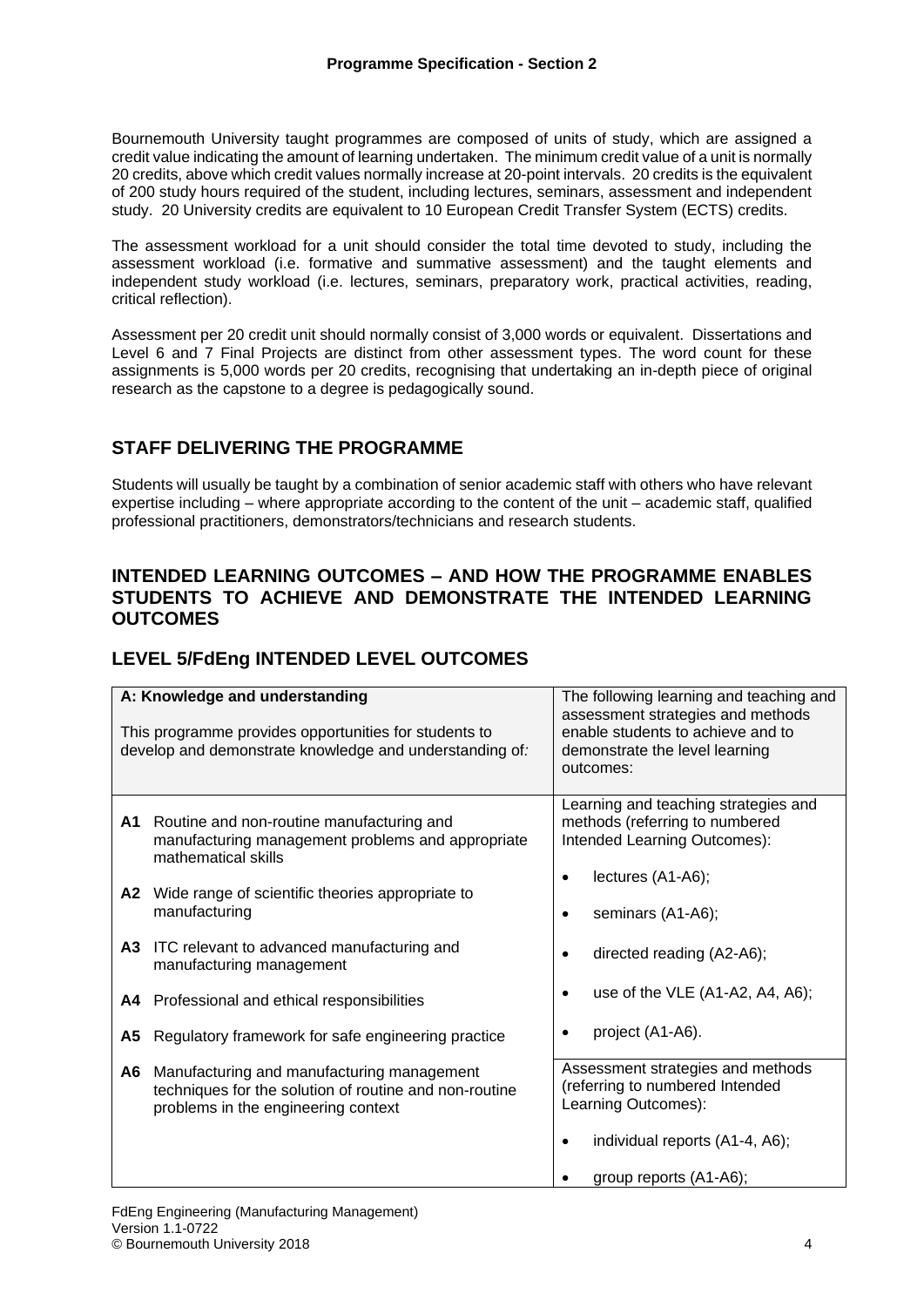|                                                                                                                                                                     |                                                                                                                                                                  | professional review (A1-A6);                                                                                                                                     |
|---------------------------------------------------------------------------------------------------------------------------------------------------------------------|------------------------------------------------------------------------------------------------------------------------------------------------------------------|------------------------------------------------------------------------------------------------------------------------------------------------------------------|
|                                                                                                                                                                     |                                                                                                                                                                  | unseen in-class tests (A1-A2).<br>$\bullet$                                                                                                                      |
| <b>B: Intellectual skills</b><br>This programme provides opportunities for students to:                                                                             | The following learning and teaching and<br>assessment strategies and methods<br>enable students to achieve and to<br>demonstrate the level learning<br>outcomes: |                                                                                                                                                                  |
| B1<br>Use mathematical and scientific techniques in the<br>manufacturing management problems with minimal<br>guidance                                               | analysis of routine and non-routine manufacturing and                                                                                                            | Learning and teaching strategies and<br>methods (referring to numbered<br>Intended Learning Outcomes):<br>lectures (B1, B3-B4);<br>$\bullet$                     |
| B2  <br>Use computer based techniques in the analysis of<br>routine and non-routine manufacturing and<br>manufacturing management problems with minimal<br>guidance |                                                                                                                                                                  | seminars (B1-B5);<br>$\bullet$<br>directed reading (B4-B5);<br>$\bullet$                                                                                         |
| Analyse routine and non-routine manufacturing and<br><b>B3</b><br>manufacturing management problems at system,<br>process and component level with minimal guidance |                                                                                                                                                                  | use of the VLE (B1, B3);<br>$\bullet$<br>project (B1-B5).                                                                                                        |
| Analyse routine and non-routine manufacturing and<br>B4<br>manufacturing management problems relating to<br>guidance                                                | balancing of cost, benefit and aesthetics with minimal                                                                                                           | Assessment strategies and methods<br>(referring to numbered Intended<br>Learning Outcomes):                                                                      |
| B5<br>Develop new processes or products through the<br>of sources                                                                                                   | synthesis of ideas and data gathered from a wide range                                                                                                           | individual reports (B1-B5);<br>$\bullet$<br>group reports (B1-B5);<br>$\bullet$<br>professional review (B1-B4);<br>$\bullet$<br>unseen in-class tests (B1, B3).  |
| <b>C: Practical skills</b><br>This programme provides opportunities for students to:                                                                                |                                                                                                                                                                  | The following learning and teaching and<br>assessment strategies and methods<br>enable students to achieve and to<br>demonstrate the level learning<br>outcomes: |
| C <sub>1</sub><br>experimental laboratory investigation with minimal<br>guidance                                                                                    | Use appropriate test and measurement equipment for                                                                                                               | Learning and teaching strategies and<br>methods (referring to numbered<br>Intended Learning Outcomes):                                                           |
| Use engineering CAD, CAM and RM software to aid<br>C2<br>engineering design with minimal guidance                                                                   |                                                                                                                                                                  | lectures (C2-C4);<br>$\bullet$<br>seminars (C1-C4);<br>$\bullet$                                                                                                 |
| C <sub>3</sub><br>Analyse experimental methods to evaluate the<br>minimal guidance                                                                                  | performance of engineering products or systems with                                                                                                              | use of the VLE (C4);<br>$\bullet$<br>project (C1-C4).<br>$\bullet$                                                                                               |
| C4<br>Plan, schedule and execute routine and non-routine<br>projects within an engineering context with minimal<br>guidance                                         |                                                                                                                                                                  | Assessment strategies and methods<br>(referring to numbered Intended<br>Learning Outcomes):                                                                      |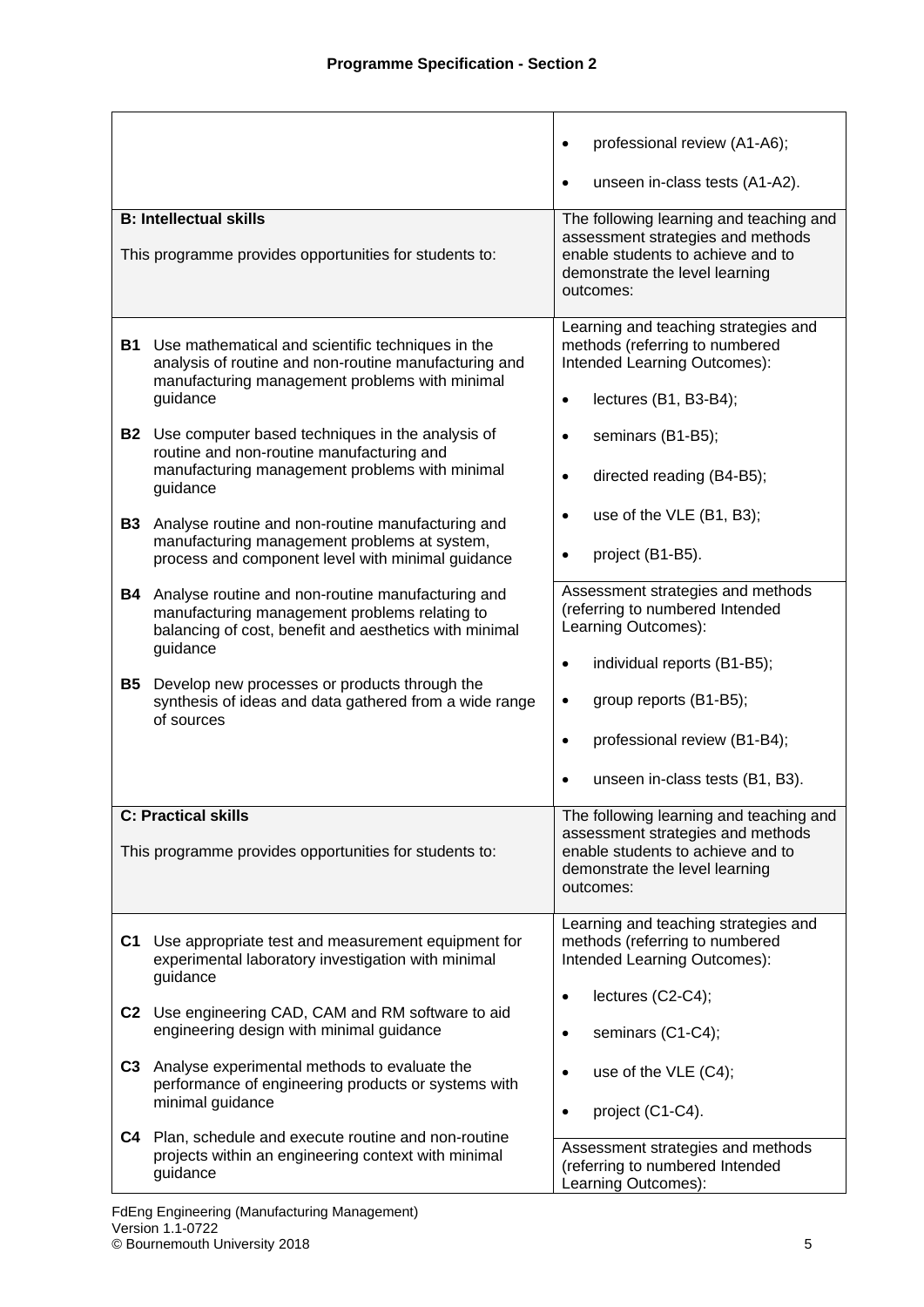|                | D: Transferable skills                                                                                       | individual reports (C1-C4);<br>group reports (C2, C4);<br>professional review (C1-C4).<br>The following learning and teaching and<br>assessment strategies and methods |
|----------------|--------------------------------------------------------------------------------------------------------------|------------------------------------------------------------------------------------------------------------------------------------------------------------------------|
|                | This programme provides opportunities for students to:                                                       | enable students to achieve and to<br>demonstrate the level learning<br>outcomes:                                                                                       |
| D1             | Operate effectively in commerce or industry in a wide<br>range of different situations with minimal guidance | Learning and teaching strategies and<br>methods (referring to numbered<br>Intended Learning Outcomes):                                                                 |
|                | <b>D2</b> Analyse the outcomes of actions taken and reflect upon<br>their effects with minimal guidance      | lectures (D1-D3);<br>$\bullet$<br>seminars (D1-D4);<br>$\bullet$                                                                                                       |
| D <sub>3</sub> | Communicate effectively through report writing,<br>presentation and debate                                   | use of the VLE (D2-D3);<br>$\bullet$                                                                                                                                   |
| D4             | Take leadership roles within teams and/or projects in<br>both education and in the workplace                 | project (D1-D4).                                                                                                                                                       |
|                |                                                                                                              | Assessment strategies and methods<br>(referring to numbered Intended<br>Learning Outcomes):                                                                            |
|                |                                                                                                              | individual reports (D1-D4);<br>$\bullet$<br>group reports (D2-D4);                                                                                                     |
|                |                                                                                                              | professional review (D1-D4).                                                                                                                                           |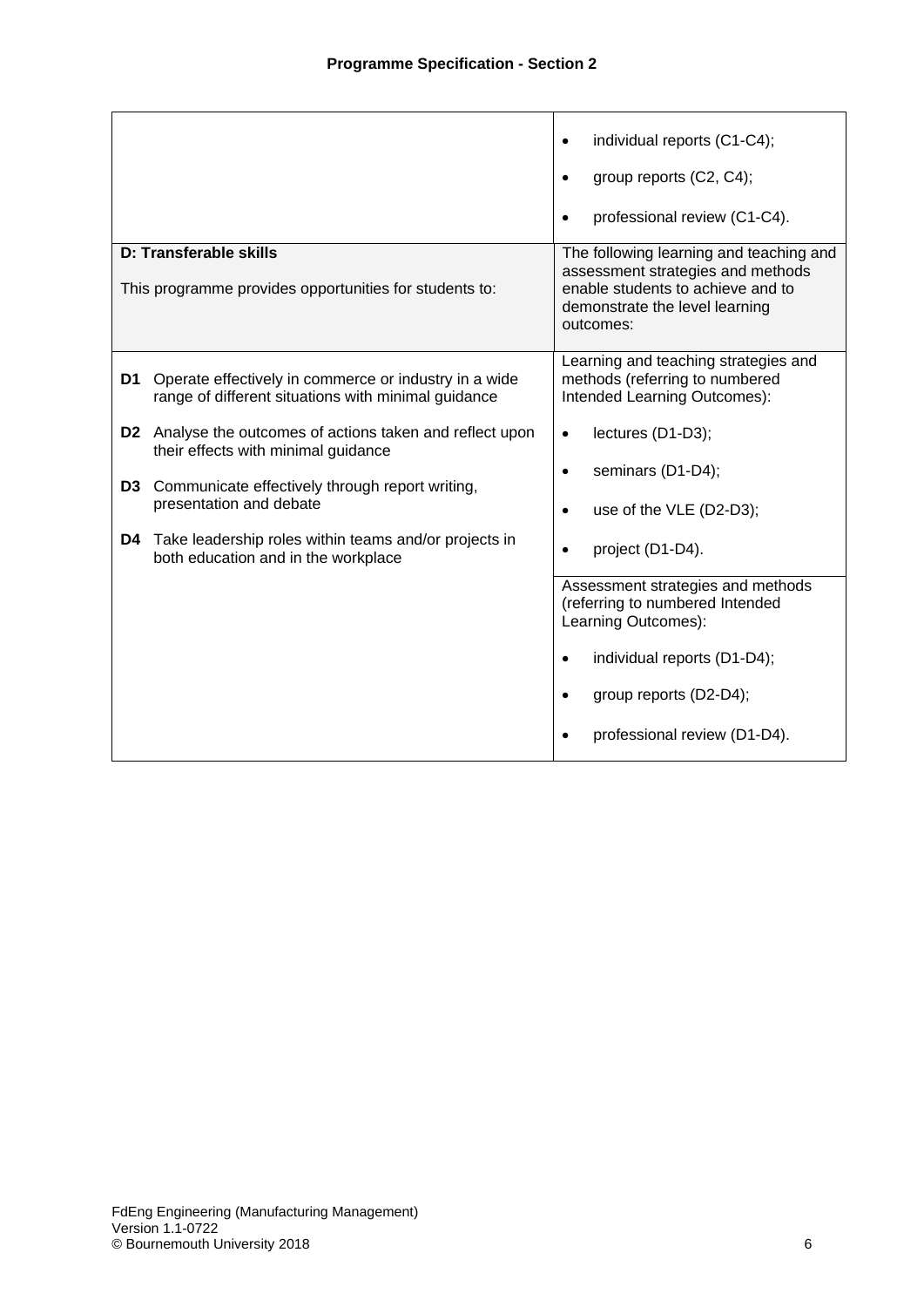## **ADMISSION REGULATIONS**

The regulations for this programme are the University's Standard Undergraduate Admission Regulations with the following exceptions:

- 120 Level 4 credits from an HNC in an appropriate discipline are required.
- The HNC should be awarded with a minimum classification of Merit.

## **PROGRESSION ROUTES**

#### **Internal Progression**

Internal progression onto the FdEng Engineering (Manufacturing Management) programme, with advanced standing, is available to students who have successfully completed one of the HNC Engineering programmes with a minimum classification of Merit.

Students who have successfully completed the FdEng Engineering (Manufacturing Management) programme at Bournemouth and Poole College with a minimum classification of Merit will be automatically accepted for entry with advanced standing to Level 6 of the BEng (Hons) Engineering or MEng (Hons) Engineering programmes at Bournemouth University and credited with 120 credits at Level 4 and 120 credits at Level 5.

Or

Students who have successfully completed the FdEng Engineering (Manufacturing Management) programme with a minimum classification of Merit will be eligible to apply for entry with advanced standing to the Level 6 of the MEng / BEng (Hons) Mechanical Engineering (Full-time) programme at Bournemouth University and credited with 120 credits at Level 4 and 120 credits at Level 5.

## **ASSESSMENT REGULATIONS**

The regulations for this programme are the University's Standard Foundation Degree Assessment Regulations [\(https://intranetsp.bournemouth.ac.uk/pandptest/6a-standard-assessment-regulations](https://intranetsp.bournemouth.ac.uk/pandptest/6a-standard-assessment-regulations-foundation.pdf)[foundation.pdf\)](https://intranetsp.bournemouth.ac.uk/pandptest/6a-standard-assessment-regulations-foundation.pdf) with the following exceptions:

#### **COMPENSATION (Section 7)**

Compensation may only be applied for up to 20 credits at level 5.

## **WORK BASED LEARNING (WBL) AND PLACEMENT ELEMENTS**

An assessed Work Based learning unit is incorporated within the FdEng Programme and offers an opportunity for learners to obtain credit for and to reflect upon their learning either formally by way of in-service training courses, or informally on a day-to-day basis in the workplace. Reflective logs are used to facilitate students' learning and encourage the transferability of knowledge between study and the workplace. The unit is designed to encourage the students to review what they do at work in light of the UK Standard for Professional Engineering Competence (UK-SPEC), fulfilling the competence and commitment requirements for registration as an Incorporated Engineer (IEng).

As the part time students are normally employed in the engineering industry, all units offer informal opportunity for reflection on current practice which may be documented subsequently as part of the work based unit.

All students, both full-time and part-time, undertake an industry related Major Project. This can be carried out within a company or developed within the college environment. In both cases the projects involve direct contact with the customer. When a project is carried out at BPC, students will normally design and develop a project specified by a company.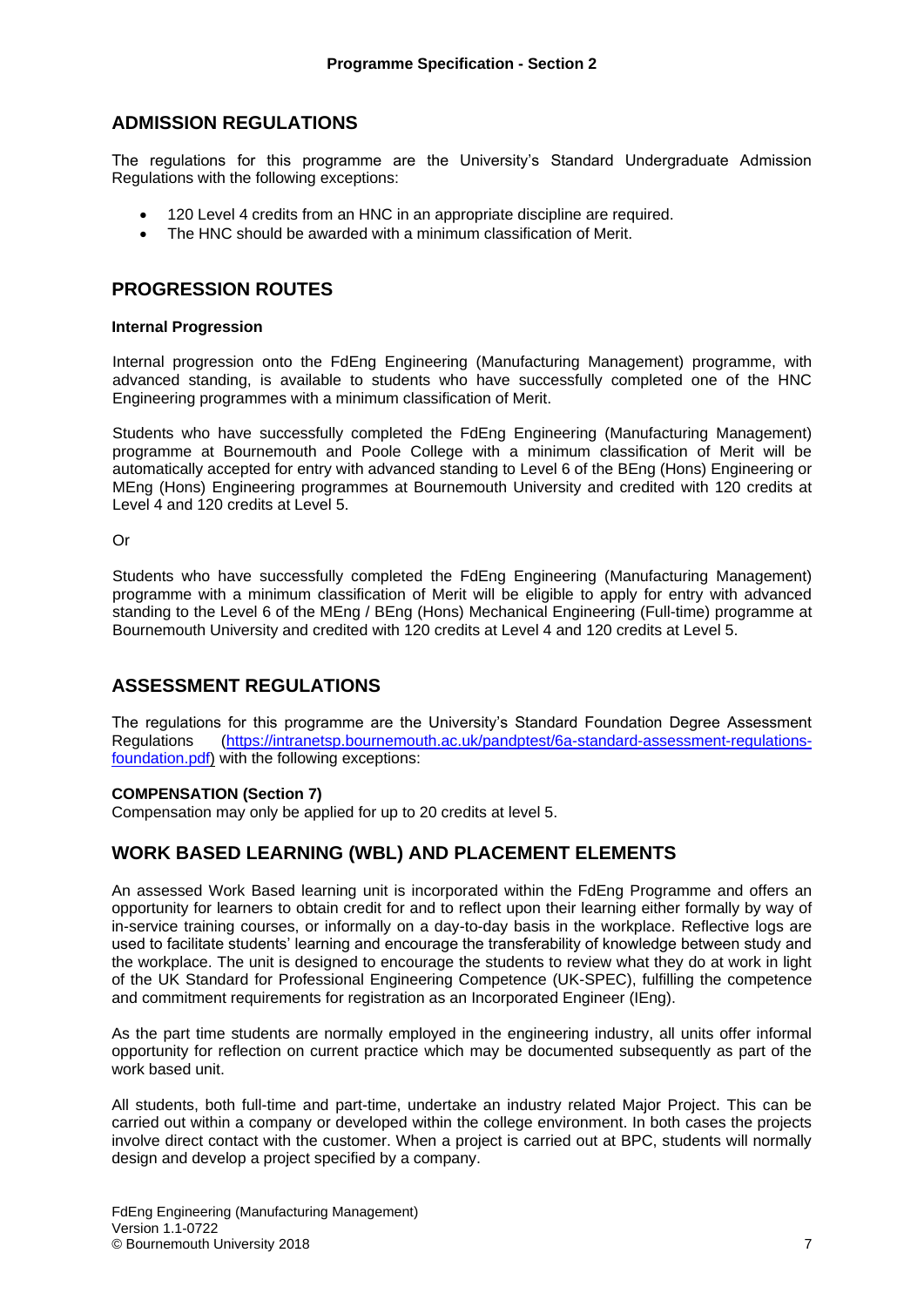It is also a requirement for the full-time students, or part-time students not in relevant employment, to undertake a work placement within local industry during the programme's calendar year, of the minimum of 30 weeks or 1200 hours. This is to further their understanding of industrial practice and appreciation of a real engineering working environment. This period will enable the students to complete a reflective logbook for use in the Work Based learning unit.

Site visits, presentations by and discussions with industry representatives will also ensure that a "real world" understanding of project management is achieved.

For learners undertaking a Higher or Degree Apprenticeship supporting evidence for NVQ 4 or End-Point Assessment requirements can be taken from the Work Based Unit report and the work based learning elements of the programme.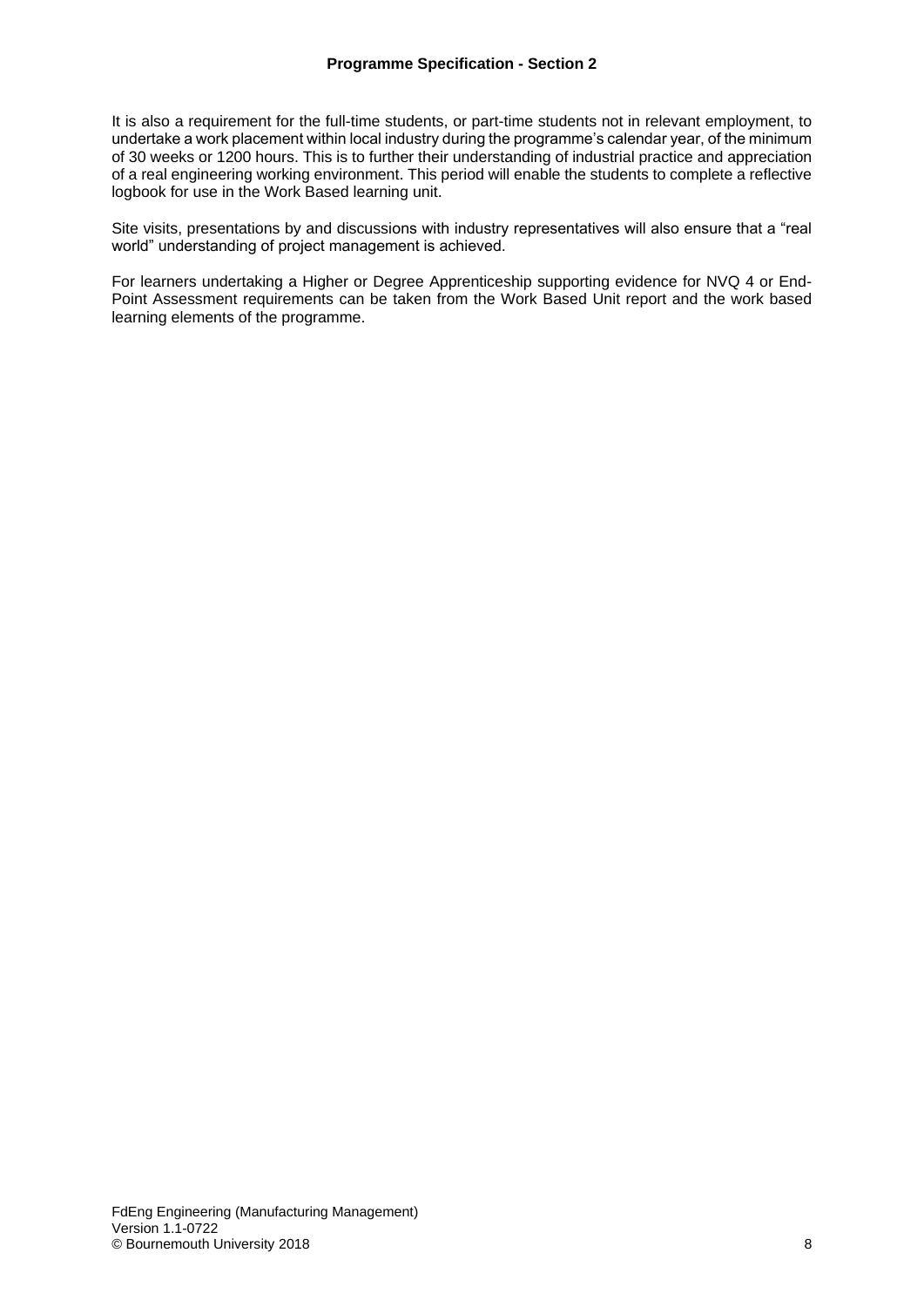# **Programme Skills Matrix**

|                                                                                                                                                                                                                                                                                                                                                                                                                                                                                                                                                                                                                                                                                                                                                                                                                                                                               | <b>Units</b>                 |   |              |         |         |         | <b>Programme Intended Learning Outcomes</b> |         |                                                |                                                                                                                                                                                                                         |         |         |   |             |                |              |         |   |                                                                                                                                                                                                                                                                                                                                        |              |                |         |         |
|-------------------------------------------------------------------------------------------------------------------------------------------------------------------------------------------------------------------------------------------------------------------------------------------------------------------------------------------------------------------------------------------------------------------------------------------------------------------------------------------------------------------------------------------------------------------------------------------------------------------------------------------------------------------------------------------------------------------------------------------------------------------------------------------------------------------------------------------------------------------------------|------------------------------|---|--------------|---------|---------|---------|---------------------------------------------|---------|------------------------------------------------|-------------------------------------------------------------------------------------------------------------------------------------------------------------------------------------------------------------------------|---------|---------|---|-------------|----------------|--------------|---------|---|----------------------------------------------------------------------------------------------------------------------------------------------------------------------------------------------------------------------------------------------------------------------------------------------------------------------------------------|--------------|----------------|---------|---------|
|                                                                                                                                                                                                                                                                                                                                                                                                                                                                                                                                                                                                                                                                                                                                                                                                                                                                               |                              | A | A            | A       | A       | A       | A                                           | в       | в<br>в<br>в<br>в<br>В<br>C<br>C<br>C<br>С<br>C |                                                                                                                                                                                                                         |         |         |   |             |                |              |         | С | D                                                                                                                                                                                                                                                                                                                                      | D            | D              | D       |         |
|                                                                                                                                                                                                                                                                                                                                                                                                                                                                                                                                                                                                                                                                                                                                                                                                                                                                               |                              |   | $\mathbf{2}$ | 3       | 4       | 5       | 6                                           |         | $\mathbf{2}$                                   | 3                                                                                                                                                                                                                       | 4       | 5       | 6 | $\mathbf 1$ | $\overline{2}$ | $\mathbf{3}$ | 4       | 5 | 6                                                                                                                                                                                                                                                                                                                                      | $\mathbf{1}$ | $\overline{2}$ | 3       | 4       |
|                                                                                                                                                                                                                                                                                                                                                                                                                                                                                                                                                                                                                                                                                                                                                                                                                                                                               | <b>Industrial Robotics</b>   |   |              |         | $\star$ |         | $\star$                                     |         | $\star$                                        |                                                                                                                                                                                                                         |         |         |   |             |                |              |         |   |                                                                                                                                                                                                                                                                                                                                        |              |                |         |         |
| E<br>$\mathbf v$                                                                                                                                                                                                                                                                                                                                                                                                                                                                                                                                                                                                                                                                                                                                                                                                                                                              | <b>Major Project</b>         |   |              | $\star$ | $\star$ |         | $\star$                                     |         |                                                |                                                                                                                                                                                                                         | $\star$ |         |   |             |                |              |         |   |                                                                                                                                                                                                                                                                                                                                        |              |                |         |         |
| E                                                                                                                                                                                                                                                                                                                                                                                                                                                                                                                                                                                                                                                                                                                                                                                                                                                                             | Quality Management           |   |              |         | $\star$ |         |                                             | $\star$ |                                                |                                                                                                                                                                                                                         | $\star$ |         |   |             |                |              |         |   |                                                                                                                                                                                                                                                                                                                                        |              |                |         |         |
|                                                                                                                                                                                                                                                                                                                                                                                                                                                                                                                                                                                                                                                                                                                                                                                                                                                                               | The Engineering Professional |   |              |         | $\star$ | $\star$ |                                             |         |                                                |                                                                                                                                                                                                                         | $\star$ |         |   |             |                |              |         |   |                                                                                                                                                                                                                                                                                                                                        | $\star$      | $\star$        | $\star$ |         |
|                                                                                                                                                                                                                                                                                                                                                                                                                                                                                                                                                                                                                                                                                                                                                                                                                                                                               | Work Based Unit              |   | $\star$      | $\star$ | $\star$ | $\star$ | $\star$                                     | $\star$ | $\star$                                        | $\star$                                                                                                                                                                                                                 | $\star$ | $\star$ |   |             |                |              | $\star$ |   |                                                                                                                                                                                                                                                                                                                                        | $\star$      | $\star$        | $\star$ | $\star$ |
| 5                                                                                                                                                                                                                                                                                                                                                                                                                                                                                                                                                                                                                                                                                                                                                                                                                                                                             |                              |   |              |         |         |         |                                             |         |                                                |                                                                                                                                                                                                                         |         |         |   |             |                |              |         |   |                                                                                                                                                                                                                                                                                                                                        |              |                |         |         |
| A - Subject Knowledge and Understanding<br>This programme provides opportunities for students to develop and demonstrate knowledge and<br>understanding of:<br>Routine and non-routine manufacturing and manufacturing management problems and<br>1.<br>appropriate mathematical skills<br>Wide range of scientific theories appropriate to manufacturing<br>2.<br>ITC relevant to advanced manufacturing and manufacturing management<br>3.<br>Professional and ethical responsibilities<br>4.<br>Regulatory framework for safe engineering practice<br>5.<br>Manufacturing and manufacturing management techniques for the solution of routine and<br>6.<br>non-routine problems in the engineering context                                                                                                                                                                 |                              |   |              |         |         |         |                                             |         | 1.<br>2.<br>3.<br>4.                           | C - Subject-specific/Practical Skills<br>This programme provides opportunities for students to:<br>investigation with minimal guidance<br>guidance<br>or systems with minimal guidance<br>context with minimal guidance |         |         |   |             |                |              |         |   | Use appropriate test and measurement equipment for experimental laboratory<br>Use engineering CAD, CAM and RM software to aid engineering design with minimal<br>Analyse experimental methods to evaluate the performance of engineering products<br>Plan, schedule and execute routine and non-routine projects within an engineering |              |                |         |         |
| <b>B</b> - Intellectual Skills<br>This programme provides opportunities for students to:<br>Use mathematical and scientific techniques in the analysis of routine and non-routine<br>1.<br>manufacturing and manufacturing management problems with minimal guidance<br>Use computer based techniques in the analysis of routine and non-routine manufacturing<br>2.<br>and manufacturing management problems with minimal guidance<br>Analyse routine and non-routine manufacturing and manufacturing management problems<br>3.<br>at system, process and component level with minimal guidance<br>Analyse routine and non-routine manufacturing and manufacturing management problems<br>4.<br>relating to balancing of cost, benefit and aesthetics with minimal guidance<br>Develop new processes or products through the synthesis of ideas and data gathered from<br>5. |                              |   |              |         |         |         |                                             |         |                                                | D - Transferable Skills<br>This programme provides opportunities for students to:<br>with minimal guidance<br>quidance<br>workplace                                                                                     |         |         |   |             |                |              |         |   | Operate effectively in commerce or industry in a wide range of different situations<br>Analyse the outcomes of actions taken and reflect upon their effects with minimal<br>Communicate effectively through report writing, presentation and debate<br>Take leadership roles within teams and/or projects in both education and in the |              |                |         |         |